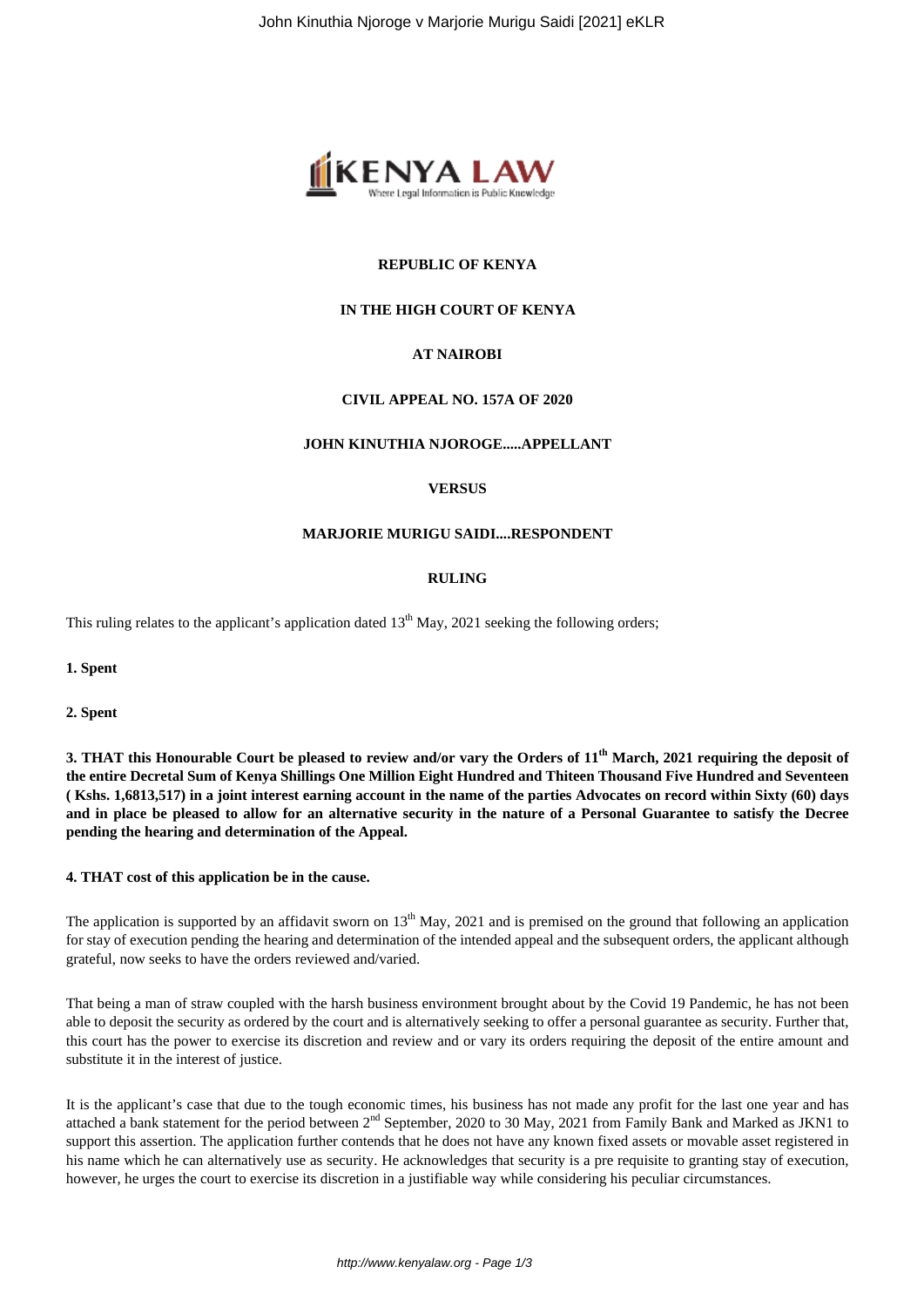The applicant has urged this court to consider the purpose of stay of execution order pending appeal as was established in the case of **RWW vs. EKW (2019) eKLR** cited by Musyoka J. in **HE V SM (2020) eKLR** where the Court held that the purpose of an application for stay of execution pending an appeal is preserve the subject matter in dispute so that the rights of the appellant who is exercising the undoubted right of appeal are safeguarded and the appeal if successful, is not rendered nugatory. Further in **PETER KIRIA & EYE GROUP NEWSPAPER & ANOTHER (2017) eKLR** where **Gikonyo J.** held that insistence on a policy or practice that mandates security, for the entire decretal amount is likely to stifle possible appeal where the underlying transactions typically tend to lead to colossal decretal amounts.

In opposition to the application, the respondent swore an affidavit on  $14<sup>th</sup>$  September, 2021 in which he argued that the applicant having failed to adhere to court orders of 13<sup>th</sup> May, 2021 is already in contempt of court. The respondent's objects to the substitution of the deposit of the decretal sum with a personal guarantee as such a substitution will amount to an injustice. According to the respondent granting the orders prayed would not only be bad in law and against the set down rules of procedure, but will be an injustice to him as it will deny him security during the pendency of the appeal. Reference has been made to the case of **MWAURA KARUGA T\A LIMIT ENTERPRISES VS KENYA BUS SERVICES LTD & 4 OTHERS (2015) eKLR** where the court held that security must be one which shall achieve due performance of the decree which might ultimately be binding on the applicant.

The bank statement produced as evidence of the applicant's financial status has been refuted as prima facie or substantive evidence on the ground that being a businessman, the applicant is bound to have multiple accounts. The respondent prays that this court dismisses the applicant's application and allow her to enjoy the fruits of her judgment awarded 16 years after the cause of action arose. The respondent further submission is that in determining what security should be deposited courts are guided to make an order that will protect both parties in a suit. The respondent has relied on the case of **VISRAM RAVJI HALI VS THORTON & TUPIN (1963) LTD CIVIL APPLICATION NO. NAI 15 OF 1990** where the Court of appeal stated that orders for security should ensure that it is adequate and the plaintiff is able to realize the fruits of his litigation.

The applicant has submitted that the applicant has not offered any sufficient grounds to substitute the security ordered by this court and has further relied to the case of **ALICE GATHIGIA KARUKU VS MAISHA FLOOR MILS (2013) eKLR** where the court stated that before the said substitution can be granted, sufficient reasons for the substitution ought to be presented by the applicant. The respondent has asked the court to affirm the orders dated  $11<sup>th</sup>$  March, 2021 and in the alternative a title to property which amounts to tangible security be deposited with court.

## **Analysis and Determination:**

The applicant has failed to comply with the conditional order for stay of execution that was made by this Court on  $11<sup>th</sup>$  March, 2021 and now seeks to have the same set aside, and or varied. Mbogholi J. (as he then was) directed the applicant to deposit the entire decretal sum of Kshs. 1,813,517 in a joint interest earning account in the names of the parties advocates on record within Sixty (60) days failure to which the order of execution shall automatically lapse.

Furnishing of security is one of the pre requisite conditions for granting of orders of stay. The Court of Appeal, in **VISHRAM RAVJI HALAI VS. THORNTON & TURPIN (1963) LTD [1990] eKLR**, held that whereas the power of the Court of Appeal to grant a stay pending appeal is unfettered, the jurisdiction of the High Court to do so under Order 41 rule 6 of the Civil Procedure Rules is fettered by three conditions, namely; establishment of a sufficient cause, satisfaction of substantial loss and the furnishing of security.

Further in expounding the importance of stay, the court in **ARUN C SHARMA VS. ASHANA RAIKUNDALIA T/A RAIRUNDALIA & CO. ADVOCATES & 2 OTHERS [2014] eKLR**, stated that:-

**"The purpose of the security needed under Order 42 is to guarantee the due performance of such decree or order as may ultimately be binding on the applicant. It is not to punish the judgment debtor … Civil process is quite different because in civil process the judgment is like a debt hence the applicants become and are judgment debtors in relation to the respondent. That is why any security given under Order 42 rule 6 of the Civil Procedure Rules acts as security for due performance of such decree or order as may ultimately be binding on the applicants. I presume the security must be one which can serve that purpose."**